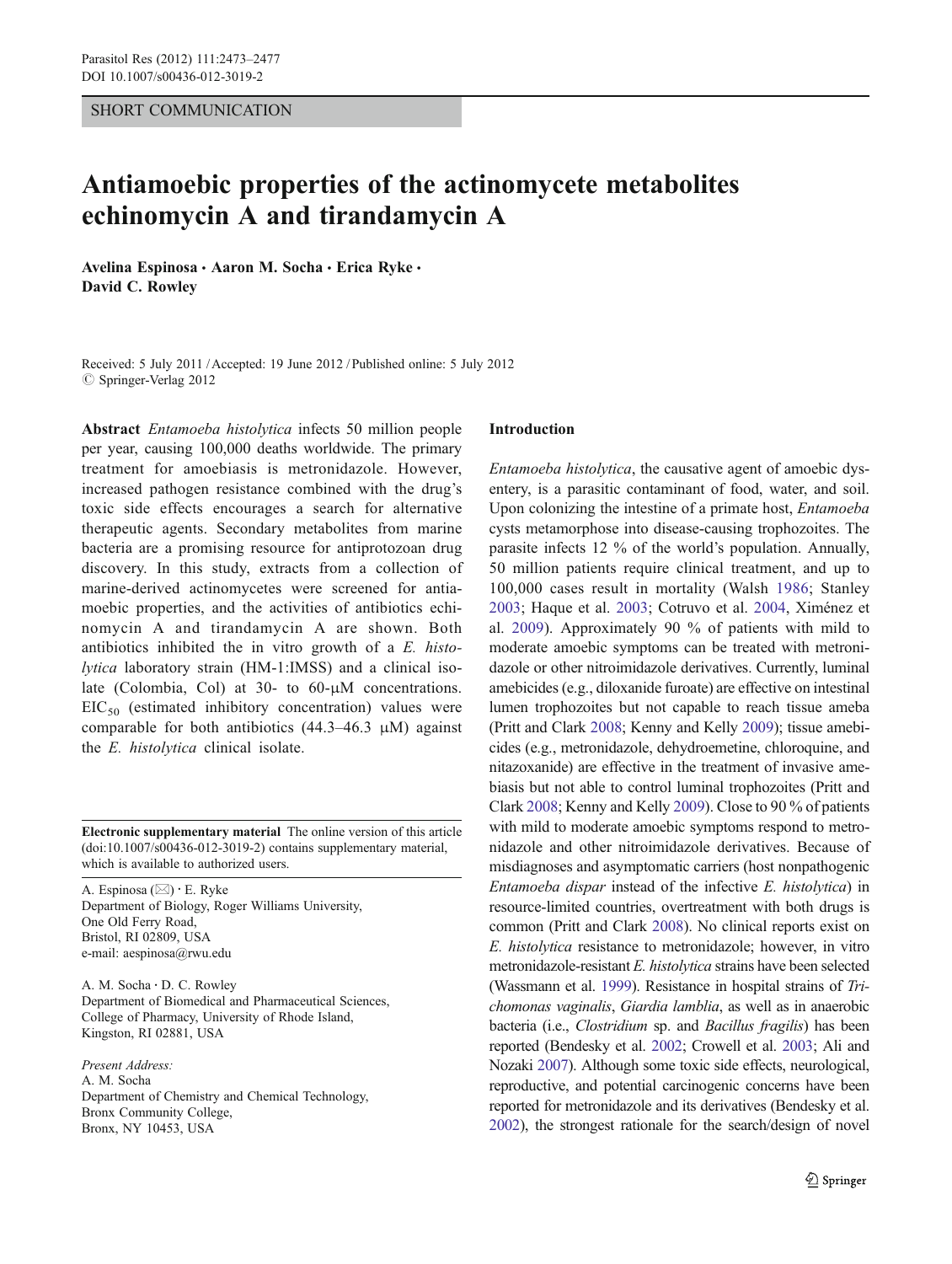antiamebic compounds is a drug that manages both invasive and luminal amebiasis. Anaerobic pathogens have evolved adaptive metabolic enzymes that differ from vertebrates, which could be ideal targets of novel drug discovery and design (Ali and Nozaki [2007\)](#page-4-0).

Secondary metabolites produced by actinobacteria have guided the development of numerous clinically used antimicrobial agents (Bérdy [2005](#page-4-0)). Interestingly, the parent compound of metronidazole, the nitroimidazole azomycin, was isolated from Streptomyces eurocidicus in the 1950s (Osato et al. [1955](#page-4-0)). In addition to their effectiveness as antibacterial agents, actinomycete metabolites have recently attracted attention as antiparasitic agents. A screening study of 400 compounds isolated from soil-dwelling microbes revealed the potent and selective antitrypanosomal activity of ten structurally diverse metabolites (Otoguro et al. [2008](#page-4-0)). Salinosporamide A, produced by the marine actinomycete Salinispora tropica, strongly inhibits erythrocytic stages of the of the human malaria parasite Plasmodium falciparum, perhaps through interactions with the 20S proteasome (Prudhomme et al. [2008](#page-4-0)).

Protistan grazing poses a significant environmental pressure on marine bacterial communities, and recent evidence supports that actinobacteria may not be as susceptible to protists' attack as other types of bacteria (Fenical and Jensen [2006](#page-4-0)). Chemical defenses may be partly responsible for these findings. For example, the bacterial metabolite violacein has been shown to reduce protozoan grazing (Matz et al. [2004\)](#page-4-0). These findings suggest that new antiamoebic compounds can be identified from increased investigations of microbial metabolites. In a search for such agents, we recently undertook a screening of chemical extracts derived from fermentations of actinomycetes isolated from marine coastal sediments. Herein, we report the isolation and purification of two antibiotics, echinomycin A and tirandamycin A, and their inhibitory effect on of E. histolytica trophozoites in vitro.

## Materials and methods

All reagents and solvents were purchased from Fisher Scientific and were of analytical grade. UV spectra were recorded on a DU 800 spectrophotometer (Beckman-Coulter), and IR spectra were acquired on a Nexus 470 FT-IR (Thermo Nicolet). NMR spectra were recorded on a Bruker Biospin spectrometer (400 MHz for  ${}^{1}$ H, 100 MHz for  ${}^{13}$ C) and were referenced to residual solvent signals with resonances at  ${}^{1}H/{}^{13}C = \delta 7.24/77.0$  $(CDCl<sub>3</sub>)$ . Electrospray ionization mass spectrometry was accomplished in 50:50 acetonitrile/water (+0.1 % formic acid) on a Mariner© mass spectrometer (Applied Biosystems). Highperformance liquid chromatography (HPLC) was performed using a Waters 600 pump and a 486 tunable absorbance detector using a Waters X-Terra® Prep RP18 column (5 mm  $19\times100$  mm).

Marine actinomycete strain collection, cultivation, and biological screening

A library of marine actinomycetes was isolated from marine sediments collected in Fisher's Island Sound, NY. Individual strains were isolated using heat shock and desiccation methods to select for Gram-positive bacteria (Ceri et al. [1999](#page-4-0); LaPlante and Rybak [2004;](#page-4-0) Thelaus et al. [2008](#page-4-0)). Pure colonies were isolated on YP marine agar (1 g yeast extract, 5 g peptone, 15 g agar per 1 L of synthetic sea water (Instant Ocean; 36 g/L)) supplemented with cycloheximide to suppress fungal growth. A total of 55 isolates that morphologically resembled Streptomyces and Micromonospora spp. were individually cultured in 1 L of yeast-peptone marine media. After approximately 5– 8 days of growth, cells were removed by filtration over Celite, and culture broths were extracted with 500 mL ethyl acetate. The resulting extracts were stored in dimethyl sulfoxide (DMSO) at −20 °C and tested for inhibition of amoebic growth (Espinosa et al. [2001](#page-4-0), [2004,](#page-4-0) [2009](#page-4-0)) against E. histolytica HM-1:1MSS (standard strain; Espinosa et al. [2001,](#page-4-0) [2004](#page-4-0), [2009](#page-4-0)) and E. histolytica Col [clinical isolate from a Colombian patient, obtained from New York University (NYU), Dan Eichinger Laboratory]. The extracts of two Streptomyces strains, isolates URI-F11 and URI-F39, showed inhibitory activity in an in vitro trophozoite growth assay, and were selected for further chemical investigation. Strain URI-F11 was isolated from a marine sediment sample collected from a depth of 12 m in Fisher's Island Sound, NY (41°17'00" N, 72° 2'11" W) and identified as a Streptomyces sp. by 16S rRNA sequence comparison (deposited with GenBank as accession no. JF939719, Socha et al. [2007\)](#page-4-0). Streptomycete strain URI-F39 strain was isolated and identified as previously described (Socha et al. [2009](#page-4-0)).

Purification and structure identification of tirandamycin A and echinomycin A antibiotics

Strain URI-F11 was cultivated in 16 1-L cultures for 7 days at 155 RPM and 24°C in YP marine broth. The cells were removed by cheesecloth filtration, and the broth was partitioned between ethyl acetate and  $H_2O$ . The organic layer was concentrated in vacuo to yield 800 mg. The extract was separated by flash chromatography using a 20–100 % gradient of methanol in H2O (HP-20-SS Diaion® resin, Supelco). Reversed-phase HPLC of the 80 % methanol fraction using  $50-100$  % acetonitrile in H<sub>2</sub>O yielded tirandamycin A (9.6 mg).

Tirandamycin was characterized by  ${}^{1}H$  and  ${}^{13}C$  NMR spectral comparison to the literature values (MacKellar et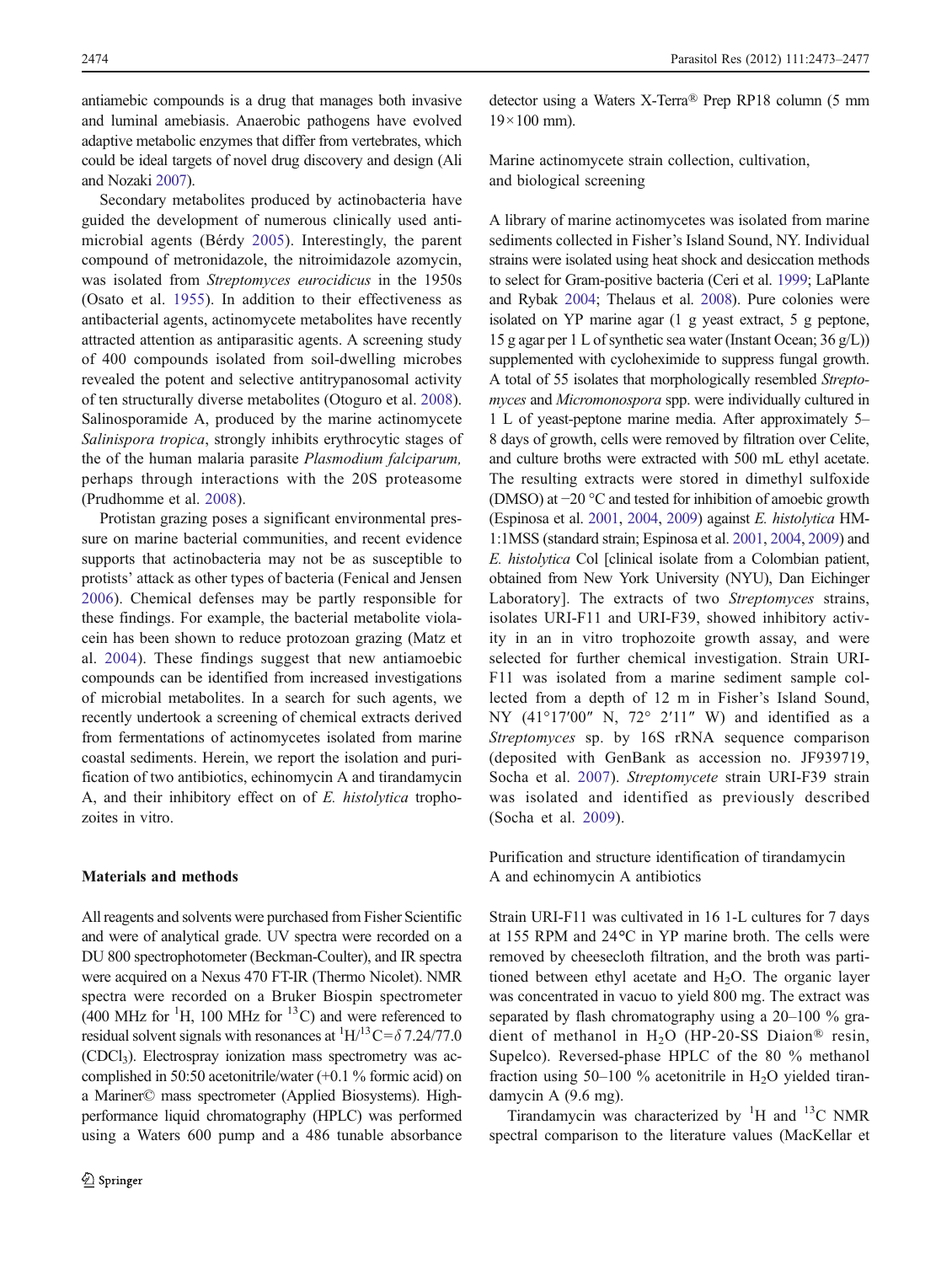<span id="page-2-0"></span>

Fig. 1 Chemical structures of a echinomycin A and b tirandamycin A

al. [1971\)](#page-4-0). The UV and IR spectra were also identical to the published values (Meyer [1971;](#page-4-0) Lee and Rinehart [1980\)](#page-4-0). A molecular weight of 418.2 [M+H]+124 confirmed the structure. Echinomycin A was isolated from URI F39 strain as previously described (The NMR spectra for tirandamycin A and echinomycin A corroborated their chemical composition, Electronic supplementary material Fig S1, Socha et al. [2009](#page-4-0)).

## In vitro inhibitory assay

Trophozoites from E. histolytica HM-1:IMSS and E. histolytica Colombia (Col), isolated from a Colombian patient) were cultured under axenic conditions in flat-bottomed 48-well plates containing 1.4 ml of Diamond's TYI-S-33 medium as previously described (Espinosa et al. [2001,](#page-4-0) [2004,](#page-4-0) [2009\)](#page-4-0). Trophozoites in log phase were used in all experiments. Growth counts were averaged from three replicate wells and three separate experiments. Amoebic cultures were closely examined to verify absence of bacterial contamination in tubes. To determine inhibition of E. histolytica growth, standard culture tubes containing an initial inoculation of  $5 \times 10^3$ trophozoites were grown for 48 and 72 h in TYI-S-33 (alone) or supplemented with 30 μM echinomycin A, 30 μM tirandamycin A, 60 μM echinomycin A, or 60 μM tirandamycin A, and counted using a hemocytometer. Metronidazole at a concentration of 20 μM was used as positive control of inhibition (Espinosa et al. [2001](#page-4-0), [2004](#page-4-0), [2009\)](#page-4-0). All test compounds were dissolved in DMSO; a similar volume of DMSO was added to control wells of ameba (data not shown) to discard toxicity due to the solvent.



Fig. 2 Echinomycin A inhibits E. histolytica HM-1:1MSS and Col trophozoite growth. An initial  $5x10^3$  HM-1:1MSS and Col E. histolytica trophozoites were inoculated per tube with TYI-S-33 media alone (control) and plus inhibitor (echinomycin A or metronidazole) and incubated at 37 °C for 48 to 72 h

#### Results

The growth inhibitory properties of pure echinomycin A (Fig. 1a) and tirandamycin A (Fig. 1b) were measured against E. histolytica HM-1:IMSS (Espinosa et al. [2001,](#page-4-0) [2004](#page-4-0), [2009](#page-4-0)) and E. histolytica Col. The latter is a clinical isolate derived from a Colombian patient (obtained from NYU, Dan Eichinger Laboratory). Each compound inhibited the growth of both E. histolytica strains at 30 and 60-μM concentrations (Figs. 2 and 3). A 60-μM concentration of echinomycin A inhibited 71.1 and 67.6 % of trophozoites, respectively (Fig. 2, Table [1](#page-3-0)). A 60-μM treatment with tirandamycin A resulted in a slightly stronger



Fig. 3 Tirandamycin A inhibits E. histolytica HM-1:1MSS and Col trophozoite growth. An initial  $5x10^3$  HM-1:1MSS and Col E. histolytica trophozoites were inoculated per tube with TYI-S-33 media alone (control) and plus inhibitor (tirandamycin A or metronidazole) and incubated at 37 °C for 48 to 72 h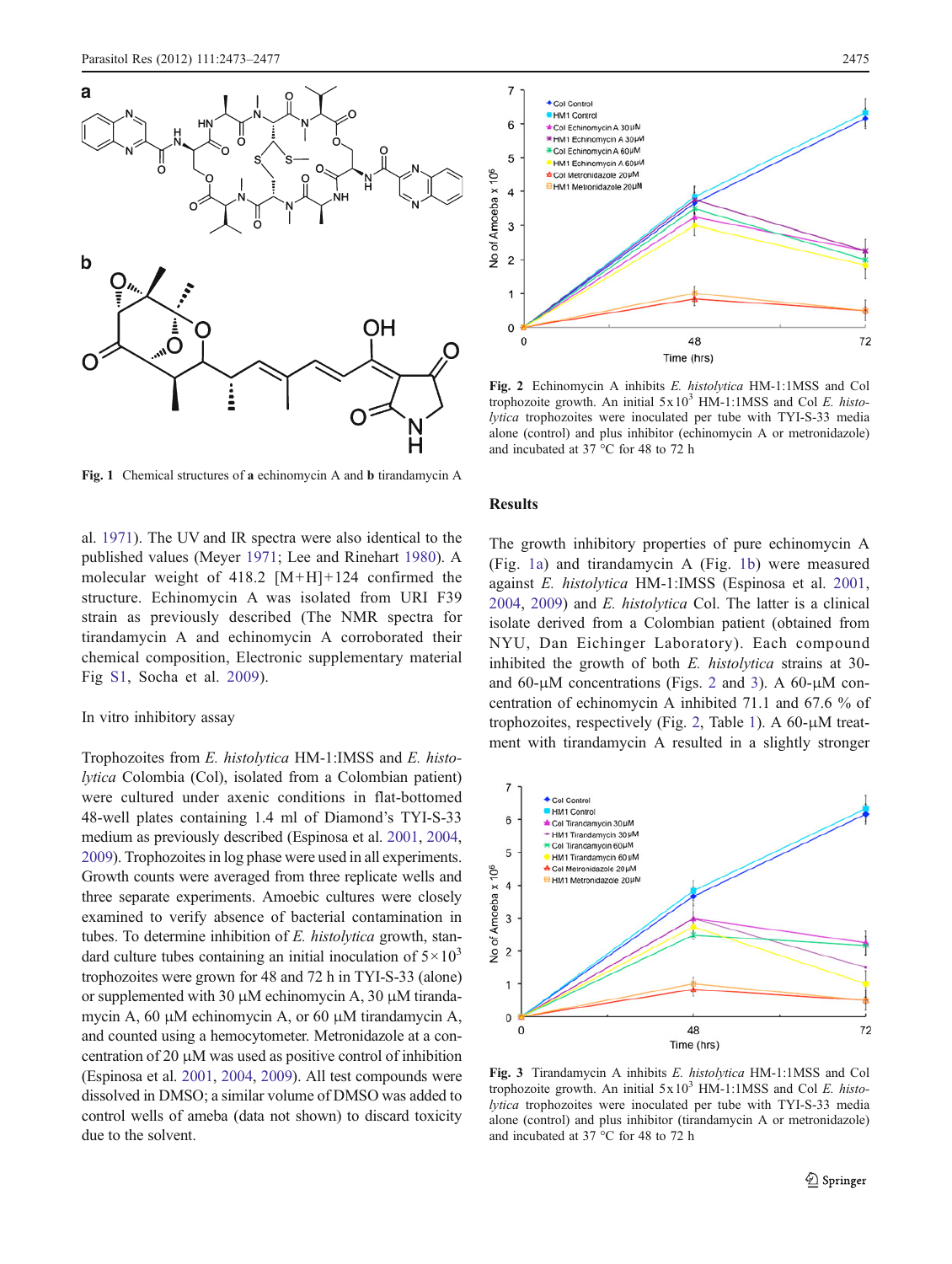| Concentration                                     | No. of trophozoites $\times 10^6$ (% inhibition in respect to controls) |               |              |               |               |             |
|---------------------------------------------------|-------------------------------------------------------------------------|---------------|--------------|---------------|---------------|-------------|
|                                                   | Echinomycin A                                                           |               | Tirandamycin |               | Metronidazole |             |
|                                                   | 48 h                                                                    | 72 h          | 48 h         | 72 h          | 48 h          | 72 h        |
| E. histolytica HM1:1MSS control                   | $3.83$ (NA)                                                             | $6.33$ (NA)   | $3.83$ (NA)  | $6.33$ (NA)   | $3.83$ (NA)   | $6.33$ (NA) |
| E. histolytica Col control                        | $3.67$ (NA)                                                             | $6.17$ (NA)   | $3.67$ (NA)  | $6.17$ (NA)   | $3.67$ (NA)   | $6.17$ (NA) |
| E. histolytica HM1:1MSS 35.6 $\mu$ M <sup>a</sup> |                                                                         |               |              | 3.09 $(50)^b$ |               |             |
| E. histolytica Col 46.3 $\mu$ M <sup>a</sup>      |                                                                         |               |              | 3.16 $(50)^b$ |               |             |
| E. histolytica HM1:1MSS 42.2 $\mu$ M <sup>a</sup> |                                                                         | 3.09 $(50)^b$ |              |               |               |             |
| E. histolytica Col 44.3 $\mu$ M <sup>a</sup>      |                                                                         | 3.16 $(50)^b$ |              |               |               |             |
| E. histolytica HM1:1MSS 50 µM                     | 3.75(2.1)                                                               | 2.25(64.5)    | 3.0(21.7)    | 1.5(76.3)     | ND            | ND          |
| E. histolytica Col 50 µM                          | 3.25(11.4)                                                              | 2.25(63.5)    | 3.0(18.3)    | 2.25(63.5)    | ND.           | ND          |
| E. histolytica HM1:1MSS 60 µM                     | 3.0(21.7)                                                               | 1.83(71.1)    | 2.75(28.2)   | 1.0(84.2)     | ND            | ND          |
| E. histolytica Col 60 µM                          | 3.5(4.6)                                                                | 2(67.6)       | 2.50(31.9)   | 2.17(64.8)    | ND            | ND          |
| E. histolytica HM1:1MSS 20 µM                     | ND                                                                      | ND            | ND           | ND            | 1.0(73.9)     | 0.5(92.1)   |
| E. histolytica Col 20 µM                          | ND                                                                      | ND            | ND           | ND.           | 0.83(77.4)    | 0.5(91.9)   |

<span id="page-3-0"></span>Table 1 Effect of echinomycin A and tirandamycin on the growth of E. histolytica trophozoites (EIC<sub>50</sub> values for 48 and 72 h are also shown)

NA not applicable

 ${}^{\rm a}$  EIC<sub>50</sub>, estimated inhibitory concentrations of antibiotics required to inhibit 50 % amoebic growth

<sup>b</sup> Estimated no. of trophozoites × 10<sup>6</sup> killed by EIC<sub>50</sub>

inhibition, demonstrating a 84.2 % reduction in growth of E. histolytica HM-1:IMSS and 64.8 % reduction in growth by E. histolytica Col (Fig. [3](#page-2-0), Table 1).  $EIC_{50}$  values were comparable for both antibiotics (44.3–46.3  $\mu$ M) against *E. histolytica* Col (Table 1).  $EIC_{50}$  is defined as the estimated inhibitory concentrations of drug required to inhibit 50 % amoebic growth.

#### **Discussion**

Secondary metabolites produced by marine actinomycetes represent a promising resource for antiparasitic drug discovery (Bérdy, [2005;](#page-4-0) Fenical and Jensen [2006](#page-4-0); Otoguro et al. [2008;](#page-4-0) Prudhomme et al. [2008](#page-4-0)). This is the first investigation of actinomycete metabolites in the context of amoebic infections. An intial testing of extracts from a panel of 55 marine actinomycetes revealed the antiamoebic activity of echinomycin A and tirandamycin A against E. histolytica.

Echinomycin A is a potent antitumor and antibacterial agent that exerts its activity via DNA bisintercalation (Waring and Wakelin [1974\)](#page-4-0). As such, echinomycin A has been shown to inhibit vertebrate DNA replication, chromatin decondensation, and transcription (May et al. [2004\)](#page-4-0). The antiamoebic activity of echinomycin A could be due to the fact that amoeba are highly metabolic cells, which replicate two to three times per day (Ong and Wolfson, [1970](#page-4-0); Austin and Warren [1983\)](#page-4-0). Echinomycin has been tested in mice against methicillinresistant Staphylococcus aureus peritoneal infections and shown an  $ED_{50}$  of 0.5–1.3 mg/kg with little toxicity (Park et al. [2008\)](#page-4-0).

Tirandamycin A inhibits chain initiation and elongation of bacterial RNA polymerase without acting on mammalian polymerases (Reusser [1976](#page-4-0)). Three tirandamycins isolated from Streptomyces sp. 17944 inhibited the parasitic nematode Brugia malayi at 30-μM concentrations (Yu et al. [2011\)](#page-4-0). The antibiotics affected the Asparagine tRNA synthetase, which suggests that the mechanism of action in E. histolytica could be through affecting RNA-associated enzymes.

As compared to echinomycin A and tirandamycin A, metronidazole is a more potent inhibitor of tropozoite growth. However, toxic side effects and increasing metronidazole resistance by parasitic microbes (Bendesky et al. [2002;](#page-4-0) Crowell et al. [2003;](#page-4-0) Haque et al. [2003;](#page-4-0) Ali and Nozaki [2007](#page-4-0)) limit its clinical use. These results suggest that both echinomycin A and tirandamycin A could be pursued as alternative treatments for amoebiasis.

Acknowledgments We thank Regine LanFranchi for technical assistance. The E. histolytica HM-1:IMSS strain was provided by Sam Stanley and Lynne Foster at Washington University, St Louis, MO, USA. The E. histolytica Col strain was obtained from Dan Eichinger at New York University, NY, USA. A. Espinosa was supported by the RI-INBRE Award # 2P20RR016457-10 and 2P20RR016457-11 from the National Center for Research Resources (NCRR), NIH. The content of this report is solely the responsibility of the authors and does not necessarily represent the official views of the NCRR or the NIH. This research was further supported by NOAA Grant NA04OAR4600193 to D. Rowley. The RI-INBRE Core Facility used in this study was funded by the NIH, NCRR (Grant P20-RR016457).